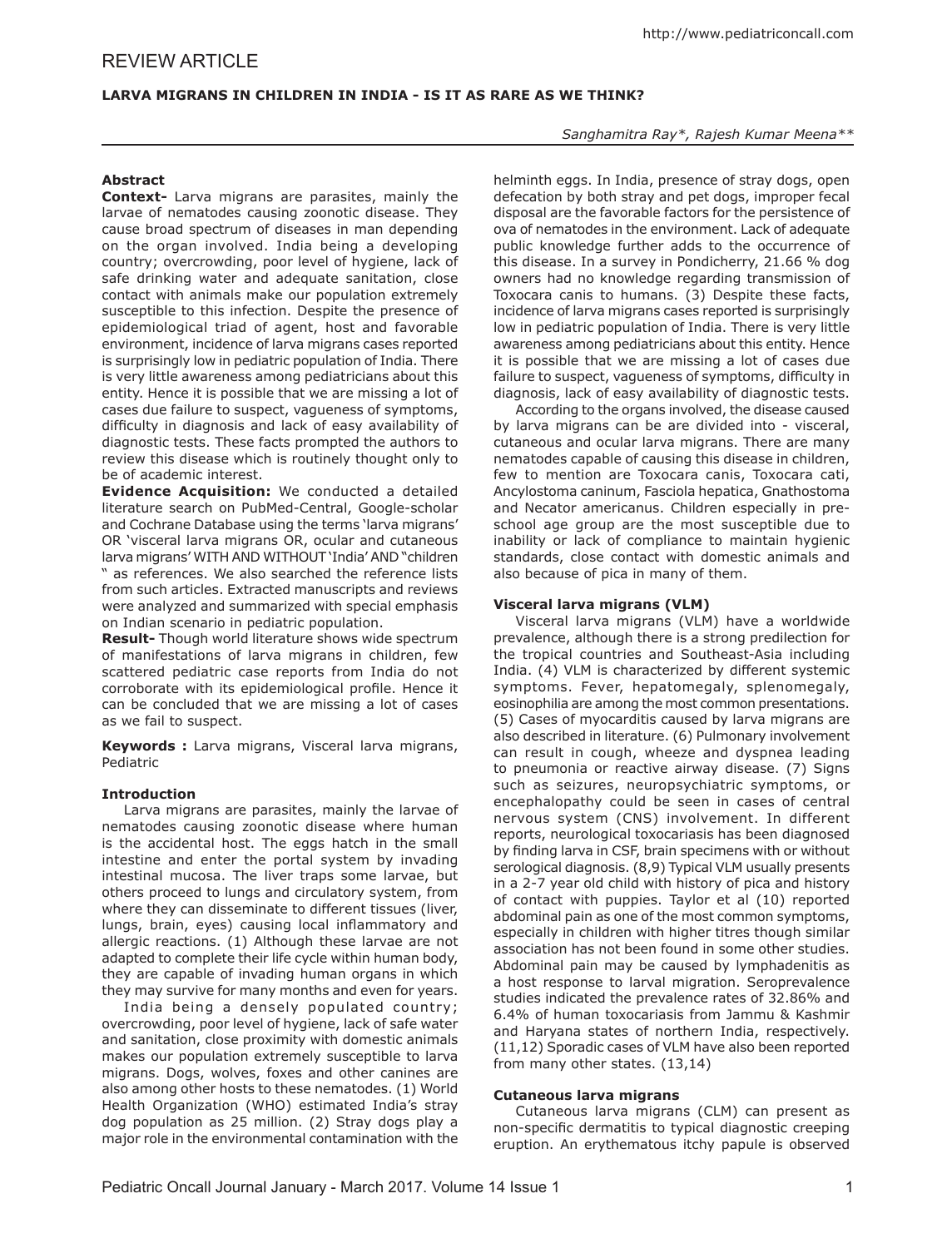at first followed by formation of linear, serpentine or bizarre tracks. The larvae migrate about 2–5 cm per day. Lesions are commonly seen on the feet, lower legs and buttocks but also occur on the arms, hands and face. CLM usually heals spontaneously within weeks to months but the larvae may migrate for as long as one year. (15) If patient does not undergo treatment, complications like impetigo and local or general allergic reactions can occur.

#### **Ocular larva migrans**

Ocular larva migrans (OLM) is frequently observed in older children and young adults. OLM is usually unilateral. Most common presenting manifestations are impairment of visual acuity and leukocoria. OLM can cause uveitis, posterior and peripheral retinochoroiditis, vitritis, endophthalmitis, papillitis and other ocular lesions that often lead to loss of vision in the affected eye. (16) Few scattered case reports have been published from India. Fomda et al presented a 12 year old girl with ocular toxocariasis who presented as a case of endogenous endophthalmitis. (17) A serological study on Indian patients with ocular manifestations indicated presence of anti-Toxocara antibodies in 11 subjects of less than 15 years old (17 %) and three subjects of more than 15 years old (4 %) out of total 68 patients. (18)

#### **Covert toxocariasis**

A case control study in Ireland led to a new clinical entity called covert toxocariasis. (19) This term was coined for seropositive children detected during a population based survey which was associated with nausea, headache, behavioral and sleep disturbance with or without eosinophilia and moderate toxocara ELISA titres  $\geq 1:50$ . (20) Another case-control study in adults in France led to the definition of common toxocariasis - a syndrome consisting of chronic dyspnea, weakness, rash, pruritus, abdominal pain with high IgE and high titres of toxocara specific antibody. Covert and common toxocariasis represent slight variation in the clinical spectrum of mild toxocara infection in children and adult. They usually have mild symptoms which do not require treatment with antihelminthic. (21) One fourth of the children with covert toxocariasis do not have eosinophilia. This entity is often confirmed by the disappearance or alleviation of symptoms and signs after treatment with anti-Toxocara medications.

### **Diagnosis**

Diagnosis is based on peripheral hypereosinophilia, leucocytosis, hypergammaglobulinemia and positive serology. A peripheral blood eosinophilia, although has been constantly associated with VLM is often absent in patients with OLM (22) probably due to the low larval burden (often a single larva) in children with OLM. Chest X-ray may reveal miliary infiltrates, atelectasis or areas of consolidation. Liver involvement may be detected by USG (ultrasonography) as hyperechoic lesions suggestive of granulomas without liver enzymes derangements. An adult case series from India highlighted the importance of imaging modality in diagnosis. Imaging features of hepatic VLM on contrast enhanced computed tomography (CECT) include presence of small, single or multiple hypovascular eosinophilic abscesses seen enhancing only on portal venous phase (PVP) on triple phase liver study. (23) In the CNS, more sensitive magnetic resonance imaging (MRI) has revealed granulomas appearing as hyper-intense areas on T2- weighted images, primarily located cortically or sub-cortically. (24) In 11 patients with OLM, ultrasound has revealed a highly reflective peripheral mass, vitreous bands or membranes, and traction retinal detachment. (25) A definitive laboratory diagnosis of human toxocara infection can be achieved by pathology examination of various organ specimens, including the liver. (26) In the ocular form of the disease, a mobile larva can be directly observed under the retina. (27)

The most commonly utilized diagnostic serologic test is the enzyme-linked immunosorbent assay (ELISA) with TES-Ag (excretory-secretory antigens isolated from second-stage larvae of Toxocara canis. (28) The use of excretory-secretory antigens from T. canis larvae maintained in vitro further increases the specificity of the ELISA. A positive ELISA for Toxocara can be confirmed by western blot, which is as sensitive as ELISA, and quite specific when lower molecular weight bands, from 24 to 35 kilo- Daltons are considered. (29) Some authors have also demonstrated ELISA on intraocular fluids as a useful diagnostic aid. It is important to emphasize that while infection with A. lumbricoides can be diagnosed by examination of feces for the ova or adult worm, the larvae of Toxocara do not commonly complete their life cycle in man. Therefore, fecal examinations are non-contributory to the diagnosis of VLM in humans. For diagnosis in dogs, fecal examination is done to observe ova of the parasite.

#### **Treatment**

Treatment in children depends on type and severity of symptoms and also the site involved. Anti-helminthics are the main stay of treatment. Systemic therapy is generally done with benzimidazole derivatives such as albendazole, mebendazole, thiabendazole and also diethylcarbamazine. Albendazole has been used in various studies at a dose of 10mg/kg/day with a course ranging from 5, 10, 15, and 21 days. (30,31) The recommended dose of albendazole is 15 mg/kg body weight daily for five days, and in some cases with VLM syndrome, the treatment needs to be repeated.(32,33) Less side effect and better availability of albendazole makes it the first line of treatment in most clinical settings. Cutaneous larva migrans is readily treated and the treatment of choice is ivermectin. A single oral dose (200 microgram/kg body weight) kills the migrating larvae effectively. If the first treatment fails, a second dose usually provides a definitive cure. A single dose of ivermectin is more effective than a single dose of albendazole. An alternative choice of treatment is the topical application of 10 percent topical thiabendazole suspension 4 times a day for at least 2 days after the last sign of burrow activity. Albendazole (400 mg a day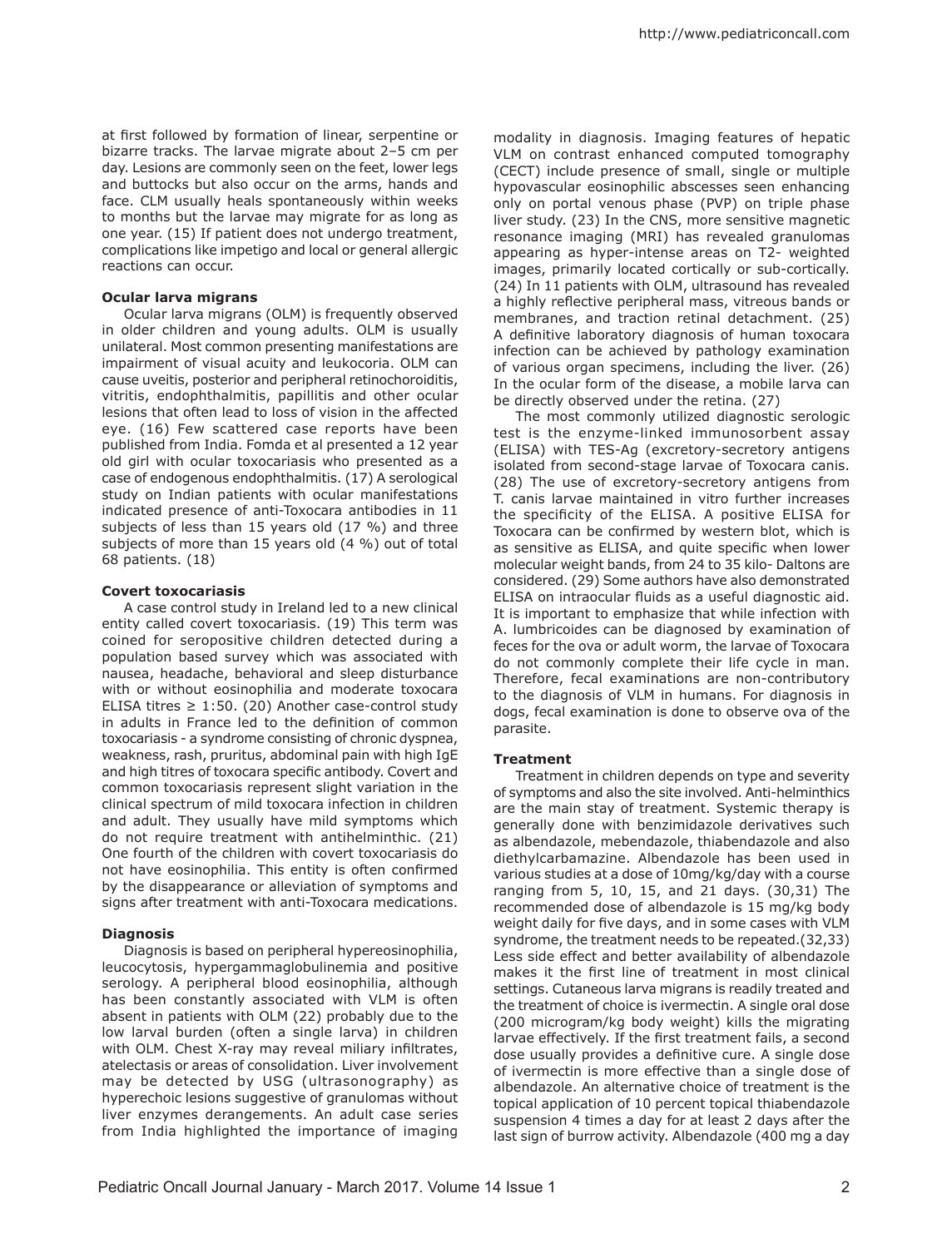for 3 days) is also effective. Asymptomatic subjects presenting with a chronic eosinophilia and those with covert toxocariasis in the absence of eosinophilia, do not normally require any specific therapy. (34)

Patients with myocarditis or central nervous system disease should always be treated with corticosteroids. Among the available drugs, albendazole is the most commonly used. Anti-helminthic drugs and corticosteroids have been used to treat OLM. Antihelminthic therapy is not worldwide accepted because of the possibility that larvae death may increase the inflammatory reaction. In OLM, steroids can be given topically, peri-ocularly, intra-ocularly and systemically. Pars plana vitrectomy is useful and indicated to remove vitreous opacities and epiretinal membranes, to relieve the vitreoretinal traction, to prevent and treat retinal detachment. Among other methods, laser photocoagulation is indicated when a larva can be identified by direct visualization in the eye. Ocular granulomas can be treated with cryopexy. Treatment in dog includes dichlorvos, pyrantel pamoate and mebendazole. (35-37)

### **Prevention**

This disease is preventable by simple public health measures. Improving day to day practices of hygiene and sanitation are the most important among these. Primary prevention of larva migrans can be done by reduction of exposure to infected animals and contaminated environments and elimination of infections in dogs, puppies, and cats. Children should be discouraged from putting dirty fingers in their mouth and eating dirt. Regular de-worming of dogs is also equally important. The recommendation of deworming for older animals is 1-2 times per year. (38) Reduction of the canine population is also one of the measures. World Health Organization (WHO) recommends that the canine population in each location should correspond to at most 10% of the human population. (39)

# **Conclusion**

Children with VLM infections are often diagnosed as having allergies, infection related eosinophilia, tropical eosinophilia. Some cases are diagnosed accidentally in biopsy sample. Most of them remain asymptomatic and many symptomatic cases are also missed due to lack of suspicion by the treating pediatrician. Awareness of the different forms of manifestations of larva migrans - especially in children and young adults is needed and larva migrans in the differential diagnosis of systemic or localized disorders with eosinophilia should be considered.

## **Funding :** None

## **Conflict of Interest :** None

# **References :**

- 1. Otranto D, Dantas-Torres F, Brianti E, Traversa D, Petrić D, Genchi C, Capelli G. Vector-borne helminths of dogs and humans in Europe. Parasit Vectors. 2013; 6: 16
- 2. Menezes R. Rabies in India. CMAJ. 2008 Feb 26; 178(5): 564–566.
- 3. Das SS, Kumar D, Sreekrishnan R. Assessment of awareness of dog owners about public health importance of Toxocara cani infection in Pondicherry. J Vet Parasitol. 2007; 21:69–70
- 4. Chang S, Lim JH, Choi D, Park CK, Kwon NH, Cho SY, Choi DC. Hepatic visceral larva migrans of Toxocara canis: CT and sonographic findings. AJR Am J Roentgenol 2006;187:W622–9.
- 5. Jain R, Sawhney S, Bhargava DK, Panda SK, Berry M. Hepatic granulomas due to visceral larva migrans in adults: appearance on US and MRI. Abdom Imaging.1994; 19:253–256
- 6. Dao AH, Virmani R. Visceral larva migrans involving the myocardium: report of two cases and review of literature. Pediatr Pathol.1986;6:449–456.
- 7. Cianferoni A, Schneider L, Schantz PM, Brown D, Fox LAM. Visceral larva migrans associated with earthworm ingestion: clinical evolution in an adolescent patient. Pediatrics.2006; 117:336–339
- 8. Komiyama A, Hasegawa O, Nakamura S, Ohno S, Kondo K. Optic neuritis in cerebral toxocariasis. J Neurol Neurosurg Psychiatry. 1995;59:197–198.
- 9. Duprez TPJ, Bigaignon G, Delgrange E, Desfontaines P, Hermans M, Vervoort T et al. MRI of cervical cord lesions and their resolution in Toxocara canis myelopathy. Neuroradiology. 1996;38:792–795.
- 10. Taylor MR, Keane CT, O'Connor P, Mulvihill E, Holland C. The expanded spectrum of toxocaral disease. Lancet. 1988;1:692-5.
- 11. Malla N, Aggarwal AK, Mahajan RC. A serological study of human toxocariasis in north India. The Nat Med J Ind. 2002; 15:145–147.
- 12. Dar ZA, Tanveer S, Yattoo GN, Sofi BA, Wani SA, Dar PA, Fomda BA. Seroprevalence of Toxocariasis in children in Kashmir, J&K State, India. Iranian J Parasitol. 2008; 3:45–50.
- 13. Thakkar PA, Dahat A, Shukla O, Javadekar. An interesting case of visceral larva migrans (VLM). Int J Med Sci Public Health. 2012;1:101–104.
- 14. Dao AH, Virmani R. Visceral larva migrans involving the myocardium: report of two cases and review of literature. Pediatr Pathol. 1986; 6:449–456.
- 15. Chaudhry AZ, Longworth DL. Cutaneous manifestations of intestinal helminthic infections. Dermatol Clin. 1989; 7:275–290.
- 16. Steward JM, Cubillan LD, Cunning ET Jr. Prevalence, clinical features and causes of vision loss among patients with ocular Toxocariasis. Retina. 2005; 25:1005-13.
- 17. Fomda BA, Ahmad Z, Khan NN, Tanveer S, Wani SA. Ocular toxocariasis in a child: A case report from Kashmir, north India. Indian J Med Microbiol. 2007;25:411-2.
- 18. Mirdha BR, Khokar SK. Ocular toxocariasis in a North Indian population. J Trop Pediatr. 2002; 6:328–330
- 19. Taylor MR, Keane CT, O'Connor P, Mulvihill E, Holland C. The expanded spectrum of toxocaral disease. Lancet. 1988;1:692-5.
- 20. Smith H, Holland C, Taylor M, Magnaval JF, Schantz P, Maizel R. How common is human toxocariasis? Towards standardizing our knowledge. Trends Parasitol. 2009;25:182-8.
- 21. Rubinsky-Elefant G, Hoshino-Shimizu S, Jacob CMA, Sanchez MCA, Ferreira AW. Potential immunological